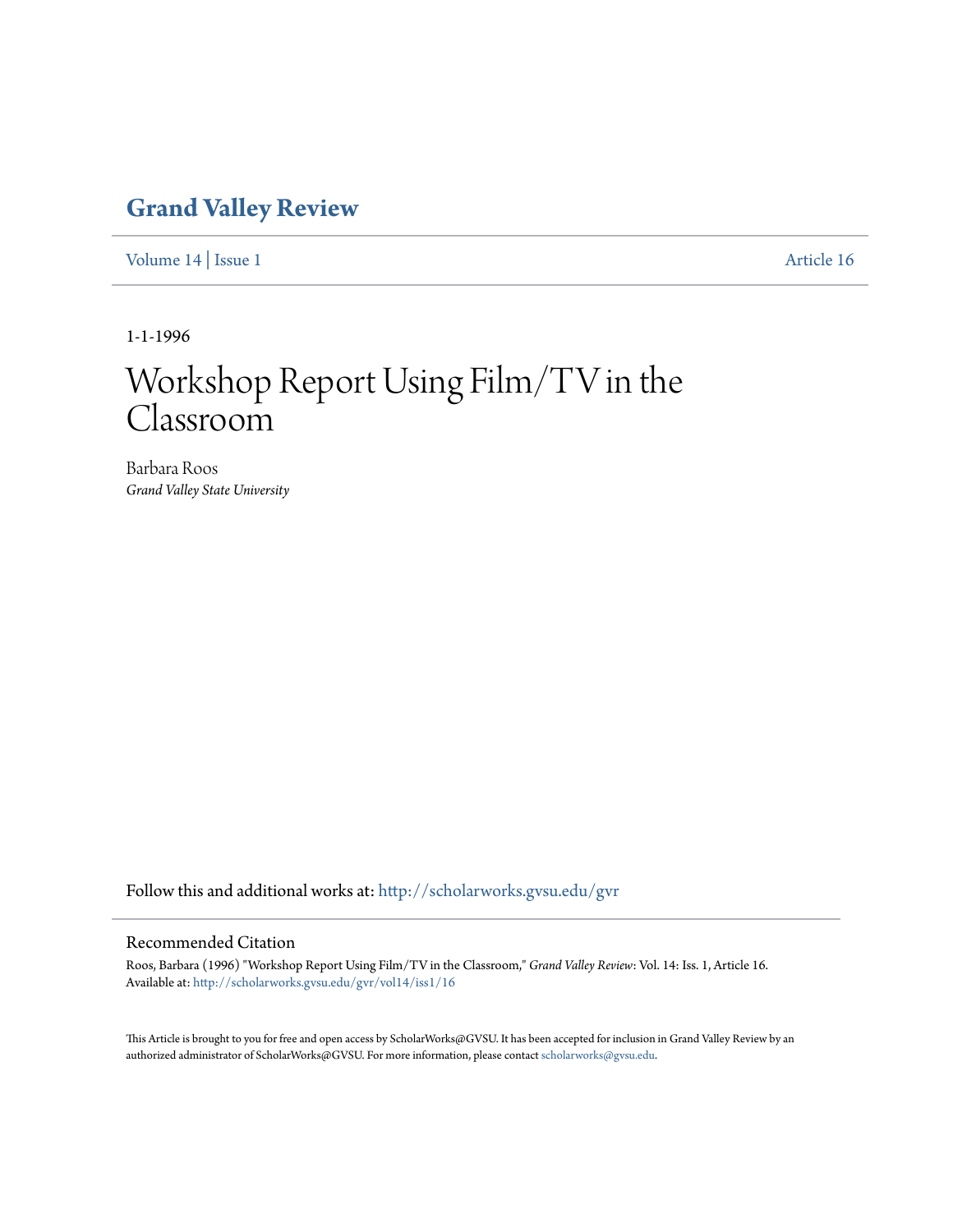## **WORKSHOP REPORT USING FILM/TV IN THE CLASSROOM**

### *Barbara Roos*

"Maybe next semester I'll find enough time to really lick this one," I encourage myself-semester after semester-as I struggle under an avalanche of new media technologies. I love to engage technologies, but have found repeatedly over the years that it takes a lot of effort to use them welL Our August, 1995 workshop about using films and television programs in the classroom reaffirmed that even a venerable technology such as the movies offers ever-expanding possibilities for teaching and learning, as well as retains the potential for misuse in the classroom.

Faculty participated from the Divisions of Social Sciences and Arts and Humanities. We shared with each other some of the ways films can deepen and broaden class discussions:

- Films distill content ("A picture is worth .... ").
- The showing itself enhances community within the classroom.
- Films elicit attention, often "suturing" viewers into the screened situation. Films do this reliably and powerfully, because enormous amounts of time, craft, and money have been poured into their production.
- Films abolish time and space. The classroom becomes an archaeological dig or an event in 1896.
- They serve as projective tools when students talk about their observations of film content, ostensibly, while projecting their own experiences.

One lovely thing about discussions (as versus, for example, essays) is that the unexpected happens, predictably. Thus, the subject of using audio tape popped up in the middle of our discussion of film. We were reminded of how well audio materials elicit richly imaginative responses from students.

Discussion turned to some problems with using film in the classroom. One is caused by underestimating the transformative nature of the medium. The filmmaker's goal is to heighten reality, not reproduce it; filmed reality is a manufactured illusion. In most cases, the manufacturing process aims to disguise the transformation. Classical film technique is "transparent"; viewers look past the screen into another world. Classical technique enhances the realistic effects of the multi-sensory output of film and television and the inherent realism of their moving images. But filmed realities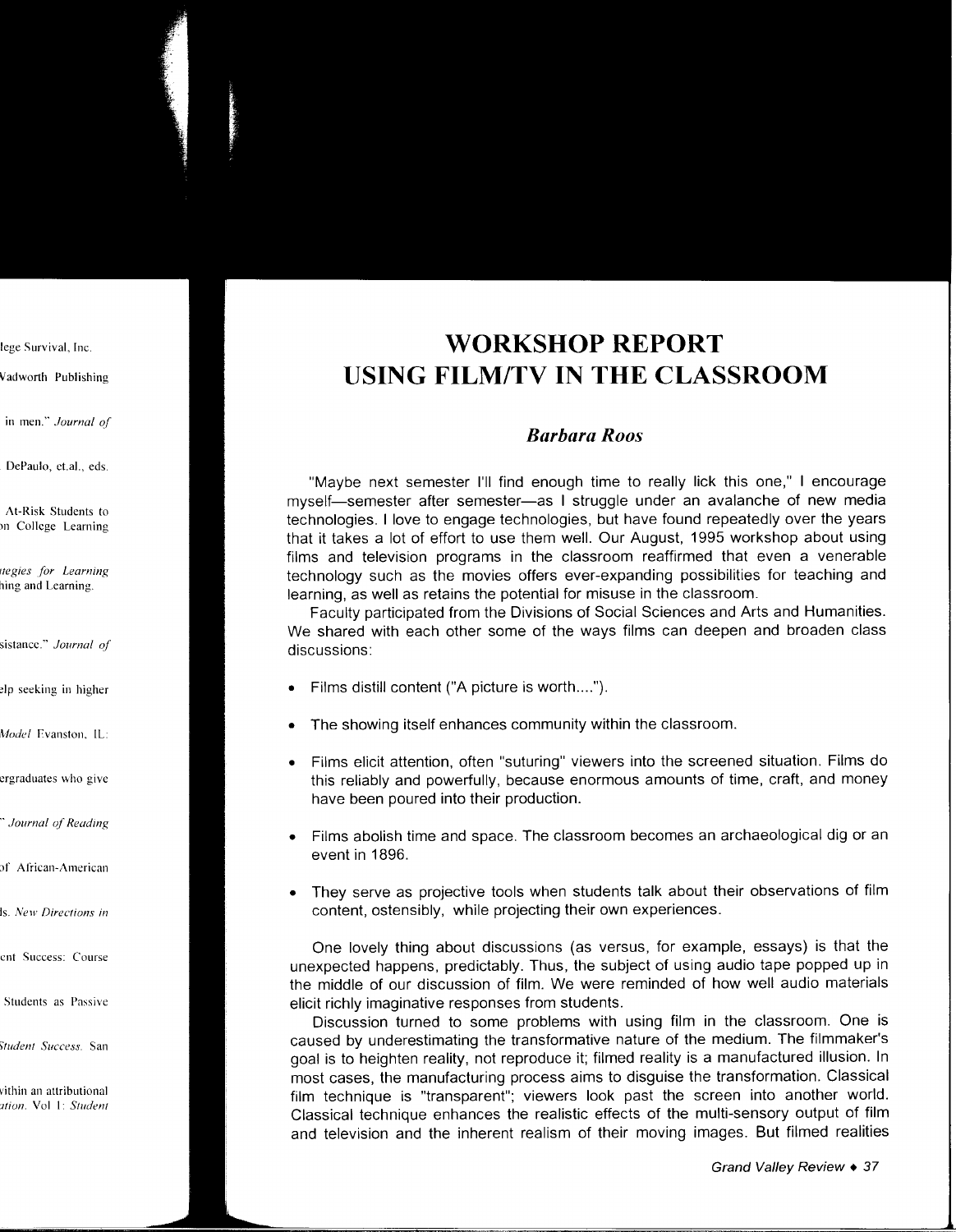must not be allowed to substitute uncritically for real-world issues, characters, and events. Do the Right Thing is not sociology and Nixon is not history, Even documentaries, from Nanook of the North to The Civil War do not simply mirror their real-world referents.

Therefore, every film showing ought to help students think critically about the medium as well as its content. There is a creative tension between the world experienced directly and its screened version. Class discussion of this tension-of the ways a specific film heightens and distills, or limits and distorts-repeatedly redirects attention back to the construction of a detailed description of the real world situation or character.

Students easily come to appreciate the manufactured nature of film once the subject is brought to their attention. Here are some questions that have proven useful in this regard:

- In transforming real-world space, what do you think was left outside the edges of the images, or the "frame," in this movie?
- In the filmmaker's transforming of real-world time, what do you think was eliminated from the story or the documentary?
- How was this movie designed to attract a mass audience? For example, are there stars, music, action sequences, or special effects?
- How are important points emphasized? For example, are there zooms, close-up shots, or places in the film where the pace of the action speeds up a lot?

On another matter, the usefulness of a film showing is weakened unless students write immediately after the film ends. They need to catch hold of what is potentially an emphemeral experience, for as the real world of the classroom claims their attention, they cannot help but give up much of the world in the film. The time spent writing need not be long, and the writing need not be shared. It can be guided by such questions as

- What did you relate to personally in this film?
- What was the outstanding image this film left in your mind? Why do you think this image was so powerful?

A bit of information about the film itself will also help students comprehend its manufactured nature. Again, time spent talking about the film need not be long, and because of the popularity of film and television over the years, information is readily available. The instructor can do the work or assign students to do it themselves.